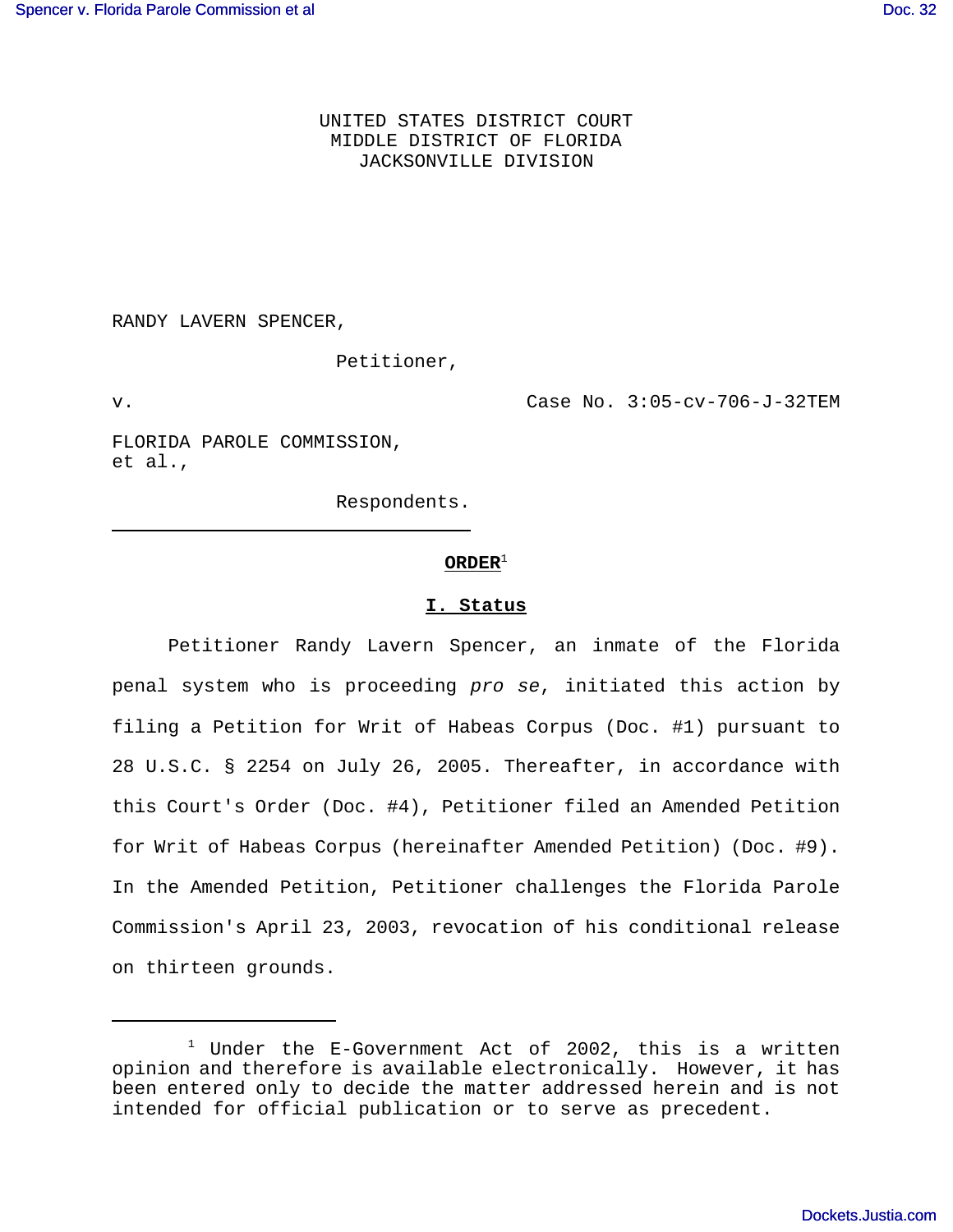Respondent Florida Parole Commission filed a Response to Petition for Writ of Habeas Corpus and Motion for Summary Judgment (Doc. #13). In support of the contentions, Respondent submitted exhibits.<sup>2</sup> Petitioner was given admonitions and a time frame to respond. See Court's Order to Show Cause and Notice to Petitioner (Doc. #10). Petitioner has responded and has submitted exhibits in support of his contentions. See Petitioner's Reply to Response (Doc. #14); Petitioner's Exhibits Record (Doc. #15) (hereinafter Petitioner's Ex.). Further, in accordance with this Court's August 14, 2008, Order (Doc. #19), Respondent filed an Amended Response (Doc. #22) with supplemental exhibits (Docs. #23, #24, #25), and Petitioner filed a Supplemental Reply (Doc. #28) with supplemental exhibits (Doc. #29) (hereinafter Petitioner's Supp. Ex.).

## **II. State Court Procedural History**

The state court procedural history of this case was set forth in this Court's previous Order (Doc. #19) and is incorporated herein.

## **III. Revocation of Conditional Release**

In 1992, pursuant to a plea agreement, Petitioner was adjudicated guilty of second degree murder, aiding and abetting a burglary of an occupied structure and violation of probation and

<sup>&</sup>lt;sup>2</sup> The Court will hereinafter refer to Respondent's exhibits as "Ex." and "Supp. Ex." See Response (Doc. #13); Amended Response and exhibits (Docs. #22, #23, #24, #25).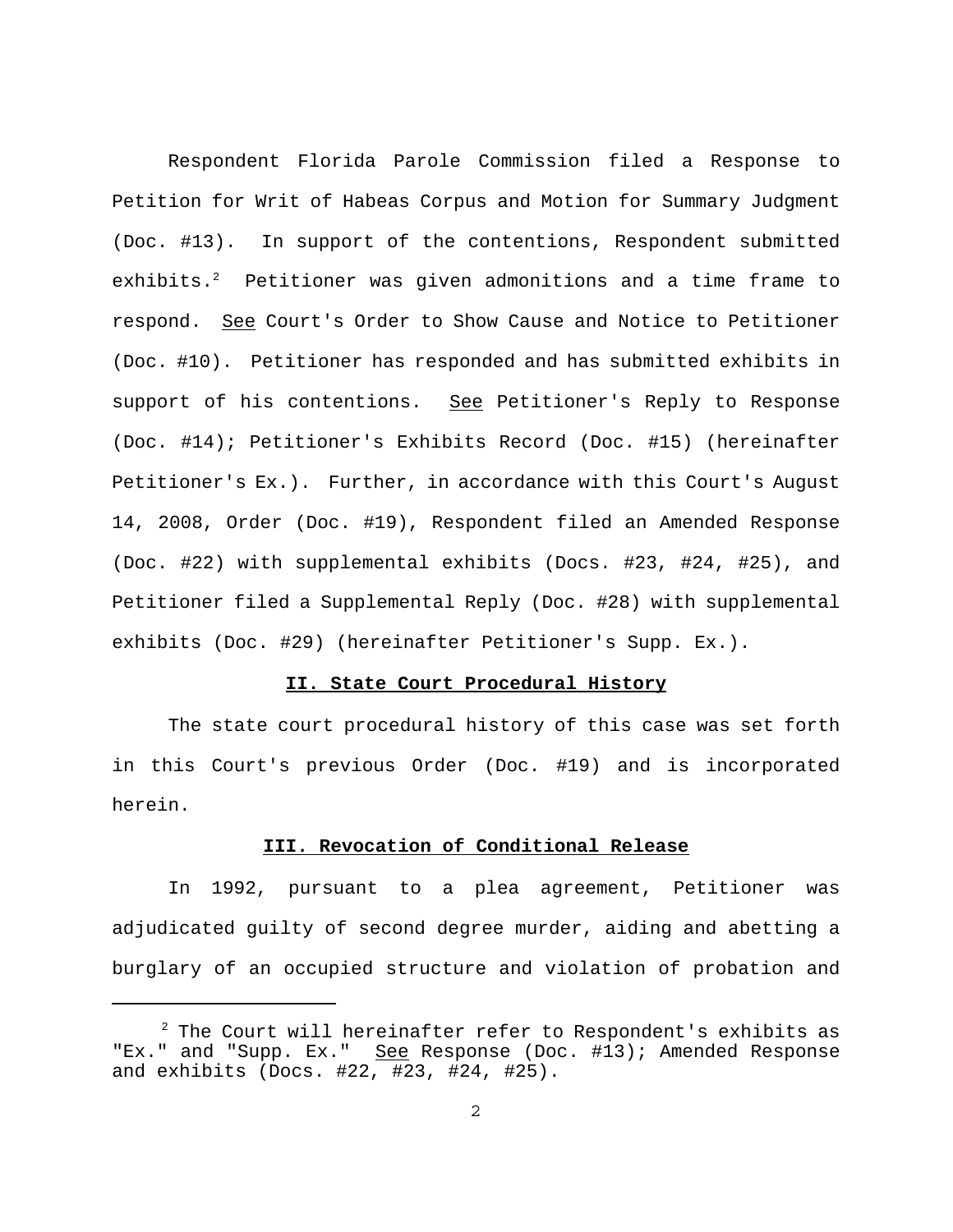was sentenced to twenty-two years of incarceration, a concurrent fifteen years of incarceration and a concurrent five years of incarceration. On September 30, 2002, after serving approximately ten years of the prison term, he was released on conditional release supervision and agreed to the terms of supervision as evidenced by his signature on the Certificate of Conditional Release and Conditions of Supervision, dated October 2, 2002. Supp. Ex. A.

On October 30, 2002, as evidenced by an Offense Incident Report and Complaint Affidavit from the Columbia County Sheriff's Office, dated October 31, 2002, Petitioner allegedly committed the crimes of kidnapping, sexual battery and battery. Supp. Ex. B. The Department of Corrections sent a Violation Report, dated October 31, 2002, to the Florida Parole Commission. Id.; Petitioner's Supp. Ex. B.

On January 17, 2003, an Arrest Affidavit was executed, reflecting that Petitioner was found hiding underneath a bed in a residence and resisting arrest without violence. Supp. Ex. C. The Department of Corrections sent a Second Addendum Violation Report, dated January 23, 2003. Id.; Petitioner's Supp. Ex. E.

On February 4, 2003, an Amended Warrant for Retaking Conditional Release was authorized by the Commission. Supp. Ex. D; Petitioner's Supp. Ex. G. The Warrant stated that Petitioner had violated the terms and conditions of his conditional release by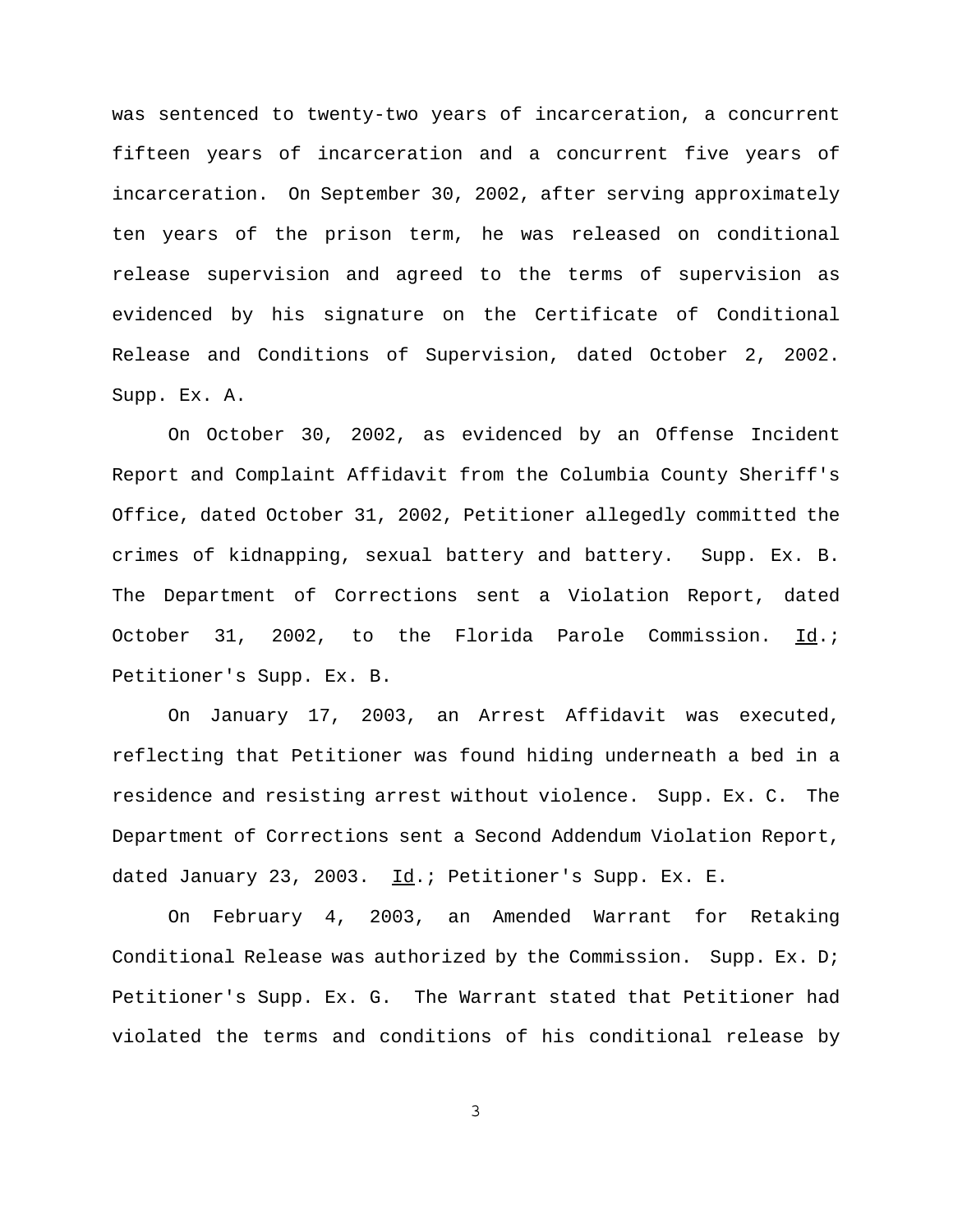changing his residence; by failing to make a full and truthful report; by failing to obey all laws in that, on October 29, 2002, he did unlawfully forcibly, secretly, or by threat confine, abduct or imprison Nancy Merriex against her will; by failing to obey all laws in that, on October 29, 2002, he did unlawfully commit sexual battery upon Nancy Merriex against her will; and by failing to obey all laws in that, on October 29, 2002, he did unlawfully touch, strike or cause bodily harm to Nancy Merriex against her will. Id.

On January 23, 2003, the Commission executed a Notice of Hearing on the conditional release violation. Supp. Ex. E; Petitioner's Supp. Ex. F. And, on February 5, 2003, the Commission executed an Amended Notice of Hearing on the conditional release violation. Id. On February 19, 2003, Parole Examiner Johnnie Sheffield conducted a conditional release hearing, at which Petitioner was represented by counsel (F. Reed Replogle). Supp. Ex. F. Mr. Sheffield, on March 12, 2003, prepared a Summary of Violation Hearing and attached the relevant documentation.<sup>3</sup> Supp. Ex. G; Petitioner's Supp. Ex. C. Based upon the findings of fact as to the alleged violations, Mr. Sheffield recommended that Petitioner's supervision be revoked and that he resume serving his prison commitment. Id. at 11.

 <sup>3</sup>  $3$  The tapes of the February 19, 2003, revocation hearing apparently no longer exist. See Supp. Ex. I, Affidavit of Mills E. Rowland, Regional Administrator, Operations, Region II, Florida Parole Commission.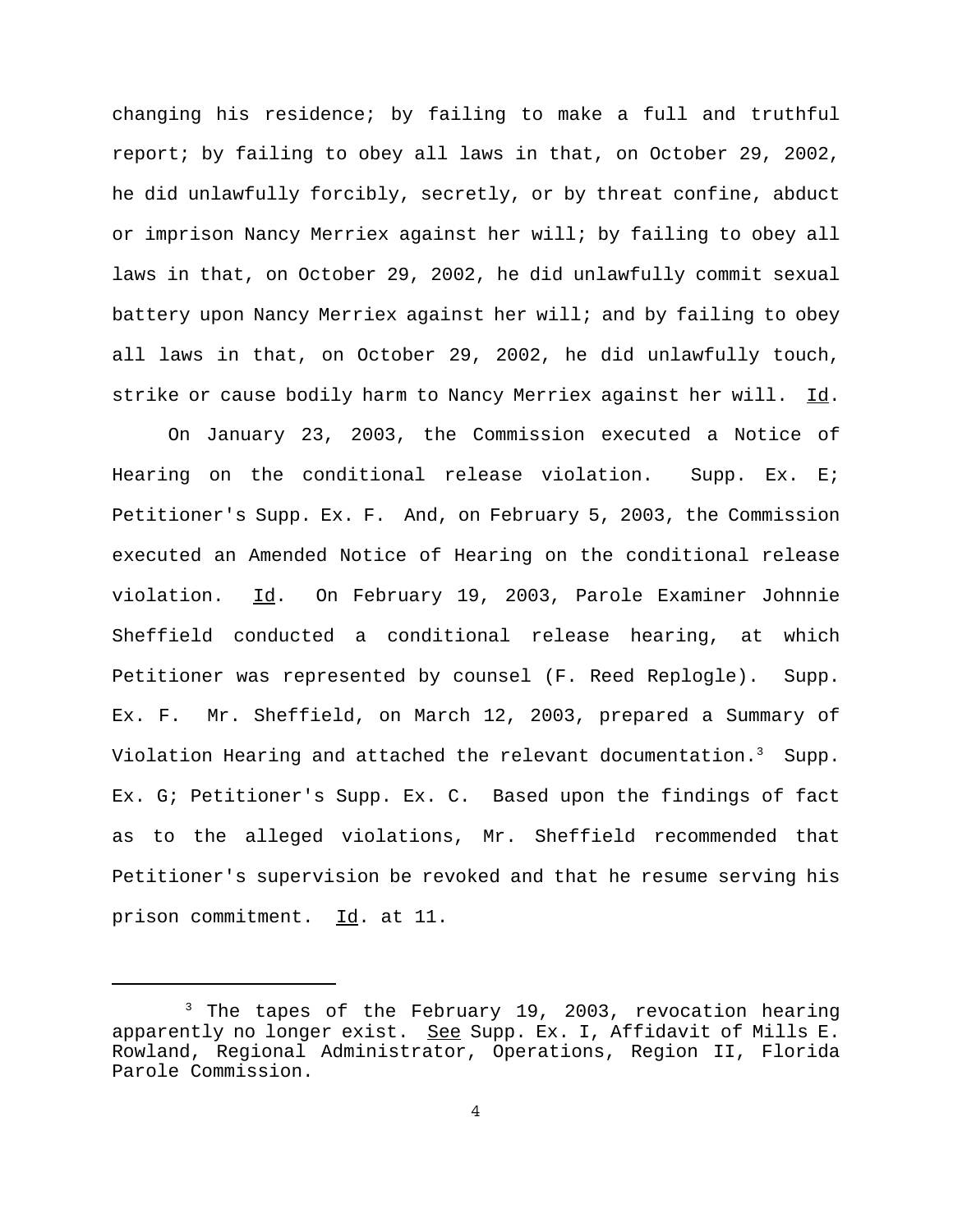On April 23, 2003, the Florida Parole Commission issued its Order revoking Petitioner's conditional release supervision for multiple violations of conditions of supervision, thereby causing the forfeiture of his gain time and returning him to the state prison, where he is currently serving the sentences imposed in 1992. Supp. Ex. H.

# **IV. Evidentiary Hearing**

"In deciding whether to grant an evidentiary hearing, a federal court must consider whether such a hearing could enable an applicant to prove the petition's factual allegations, which, if true, would entitle the applicant to federal habeas relief." Schriro v. Landrigan, 127 S.Ct. 1933, 1940 (2007) (citation omitted). "It follows that if the record refutes the applicant's factual allegations or otherwise precludes habeas relief, a district court is not required to hold an evidentiary hearing." Id.

This Court has carefully reviewed the record and concludes Petitioner is not entitled to an evidentiary hearing. The pertinent facts of the case are fully developed in the record before the Court. Smith v. Singletary, 170 F.3d 1051, 1054 (11th Cir. 1999). Thus, the Court can "adequately assess [Petitioner's] claim[s] without further factual development." Turner v. Crosby, 339 F.3d 1247, 1275 (11th Cir. 2003), cert. denied, 541 U.S. 1034 (2004). Therefore, an evidentiary hearing will not be conducted.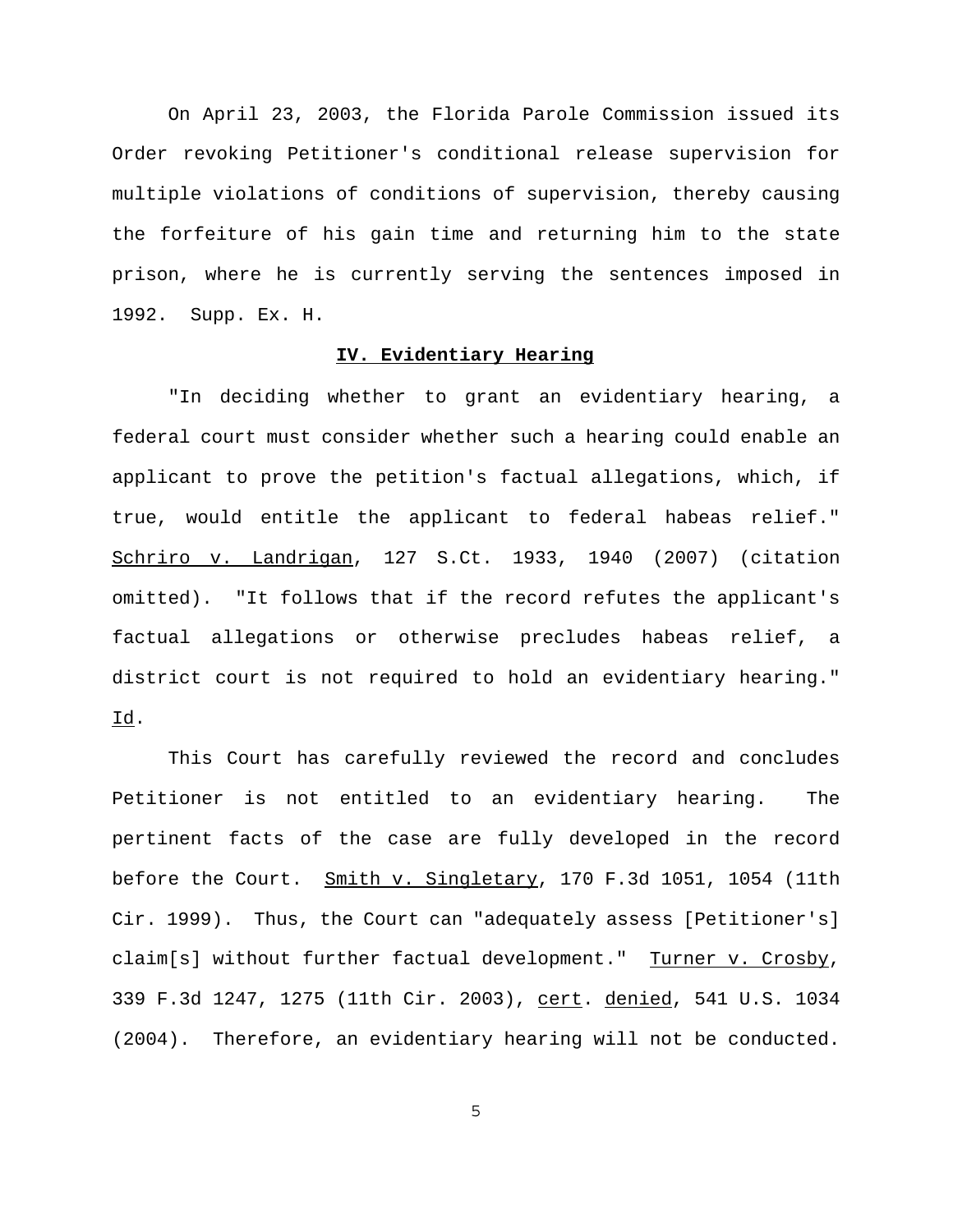## **V. Standard of Review**

Since this action was filed after the effective date of the Antiterrorism and Effective Death Penalty Act of 1996, Pub.L. 104- 132, 110 Stat. 1214 (hereinafter AEDPA), April 24, 1996, the Court will analyze Petitioner's claims under 28 U.S.C. § 2254(d), as amended by AEDPA. Nelson v. Alabama, 292 F.3d 1291, 1294-95 (11th Cir. 2002), cert. denied, 538 U.S. 926 (2003); Fugate v. Head, 261 F.3d 1206, 1215 n.10 (11th Cir. 2001), <u>cert</u>. <u>denied</u>, 535 U.S. 1104 (2002); Wilcox v. Florida Dep't of Corr., 158 F.3d 1209, 1210 (11th Cir. 1998), cert. denied, 531 U.S. 840 (2000). Under AEDPA, however, the review "is 'greatly circumscribed and highly deferential to the state courts.' Crawford v. Head, 311 F.3d 1288, 1295 (11th Cir. 2002)." Stewart v. Sec'y, Dep't of Corr., 476 F.3d 1193, 1208 (11th Cir. 2007).

The Eleventh Circuit has explained this deferential review:

[Section] 2254(d) allows federal habeas relief for a claim adjudicated on the merits in state court only if the state court adjudication resulted in a decision that was:  $"(1)$  . . . contrary to, or involved an unreasonable[<sup>4</sup>] application of, clearly established Federal law, as determined by the Supreme Court of the United States; or (2) . . . based on an unreasonable determination of the facts in light of the evidence presented in the State court proceeding." 28 U.S.C. § 2254(d);

 <sup>4 &</sup>quot;The question under AEDPA is not whether a federal court believes the state court's determination was incorrect but whether that determination was unreasonable - a substantially higher threshold." Schriro v. Landrigan, 127 S.Ct. 1933, 1939 (2007) (citing Williams v. Taylor, 529 U.S. 362, 410 (2000)).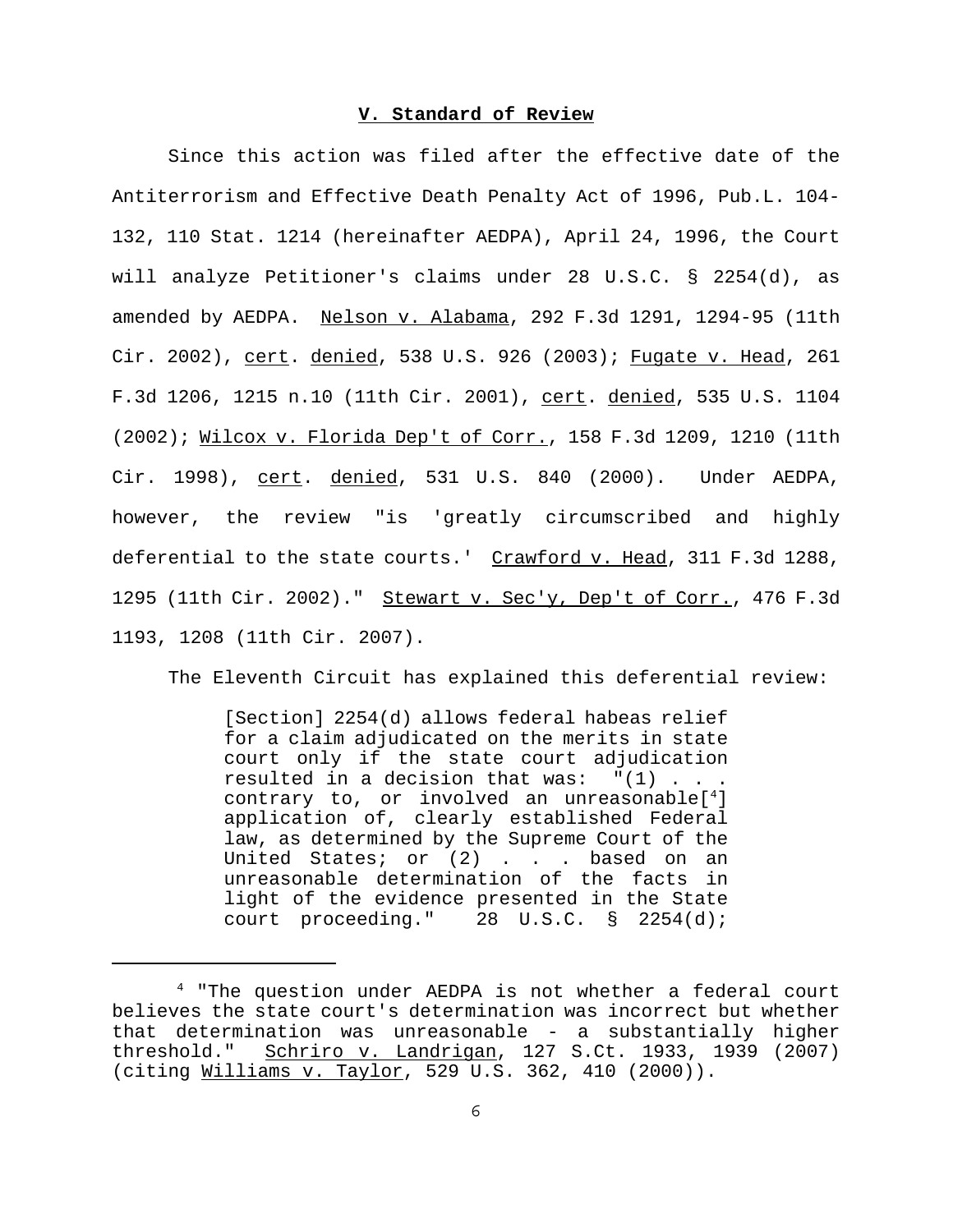Marquard, 429 F.3d at 1303. The phrase "clearly established Federal law," as used in § 2254(d)(1), encompasses only the holdings, as opposed to the dicta, of the United States Supreme Court as of the time of the relevant state court decision. See Carey v. Musladin, 549 U.S. —, 127 S.Ct. 649, 653, 166 L.Ed.2d 482 (2006) (citing Williams v. Taylor, 529 U.S. 362, 412, 120 S.Ct. 1495, 1523, 146 L.Ed.2d 389 (2000)); Osborne v. Terry, 466 F.3d 1298, 1305 (11th Cir. 2006).

Stewart, 476 F.3d at 1208-09.

"AEDPA also requires federal habeas courts to presume the correctness of state courts' factual findings unless applicants rebut this presumption with 'clear and convincing evidence.'  $§2254(e)(1)$ ." Schriro, 127 S.Ct. at 1939-40 (footnote omitted). This presumption of correctness applies equally to factual determinations made by state trial and appellate courts." Bui v. Haley, 321 F.3d 1304, 1312 (11th Cir. 2003) (footnote omitted) (citing Sumner v. Mata, 449 U.S. 539, 547 (1981)).

Finally, for a state court's resolution of a claim to be an adjudication on the merits, so that the state court's determination will be entitled to deference for purposes of federal habeas corpus review under AEDPA, all that is required is a rejection of the claim on the merits, not an opinion that explains the state court's rationale for such a ruling. Wright v. Sec'y for the Dep't of Corr., 278 F.3d 1245, 1255 (11th Cir. 2002), cert. denied, 538 U.S. 906 (2003). See Peoples v. Campbell, 377 F.3d 1208, 1227 (11th Cir. 2004), cert. denied, 545 U.S. 1142 (2005). Thus, to the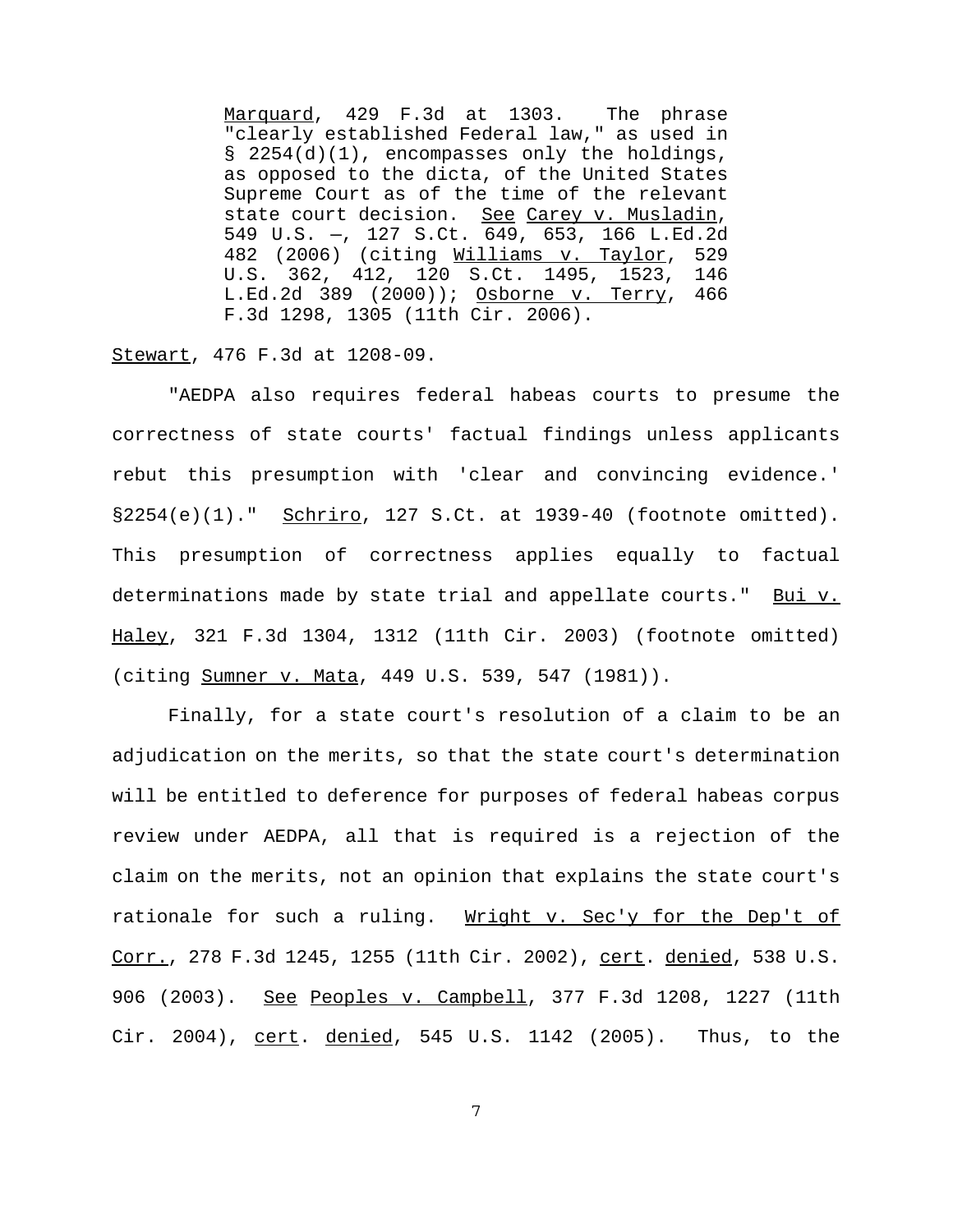extent that Petitioner's claims were adjudicated on the merits in the state courts, they must be evaluated under the new  $\S$  2254(d).

### **VI. Ineffective Assistance of Counsel**

The Eleventh Circuit recently captured the essence of an ineffectiveness claim:

> To prevail on a claim of ineffective assistance of counsel, the defendant must show: (1) that [his] counsel's performance was deficient, i.e., the performance fell below an objective standard of reasonableness, and (2) that [he] suffered prejudice as a result of that deficient performance. Strickland v. Washington, 466 U.S. 668, 687-88 (1984). We need not "address both components of the inquiry if the defendant makes an insufficient showing on one."  $\underline{Id}$ . at 697.

> To meet the deficient performance prong of the Strickland test, the defendant must show that counsel made errors so serious that he or she was not functioning as the counsel guaranteed by the Sixth Amendment. Id. at 687. There is a strong presumption that counsel's conduct fell within the range of reasonable professional assistance. Id. at 689. Counsel is not incompetent so long as the particular approach taken could be considered sound strategy. Chandler v. United States, 218 F.3d 1305, 1314 (11th Cir. 2000) (en banc). Even if a decision appears to have been wrong, the decision will be held ineffective only if it was so unreasonable that no competent attorney would have chosen it. Adams v. Wainwright, 709 F.2d 1443, 1445 (11th Cir. 1983); see also Chandler, 218 F.3d at 1315 ("for a petitioner to show that the conduct was unreasonable, a petitioner must establish that no competent counsel would have taken the action that his counsel did take").

To prove prejudice, "[t]he defendant must show that there is a reasonable probability that, but for counsel's unprofessional errors,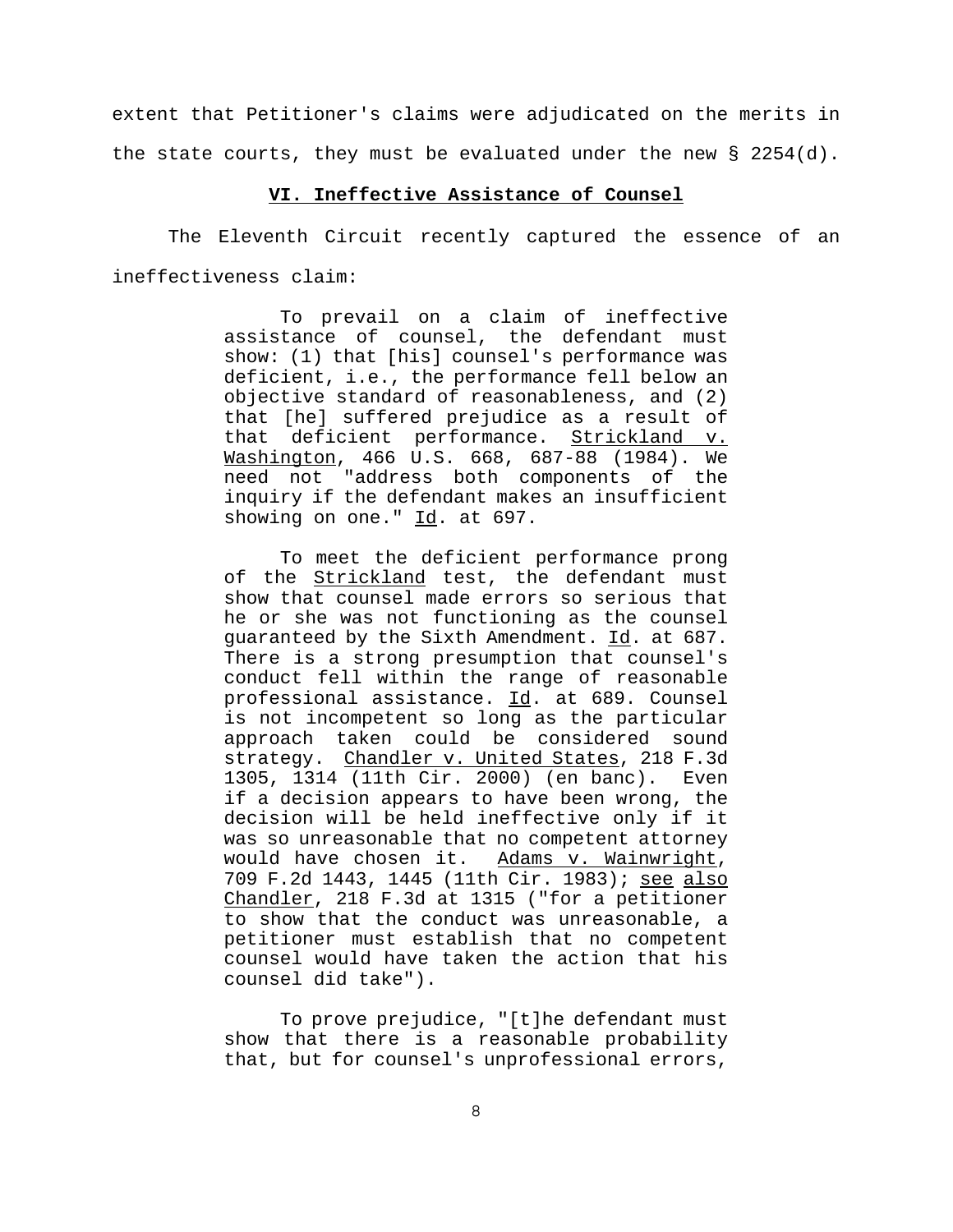the result of the proceeding would have been different." Strickland, 466 U.S. at 694. "A reasonable probability is a probability sufficient to undermine confidence in the outcome."  $\underline{Id}$ . It is not enough for the defendant to show that the error had some conceivable effect on the outcome of the proceeding. Id. at 693.

Schier v. United States, No. 07-13592, 2009 WL 405376, at \*1 (11th Cir. Feb. 19, 2009).

## **VII. Findings of Fact and Conclusions of Law**

### **A. Grounds One Through Four**

In his Amended Petition, Petitioner sets forth grounds one through four as follows:

> **Ground One**: Amended Charges; Departure from Law.

> Parole Commission's revocation of Petitioner's conditional release based upon amended charges which no probable cause or arrest warrant were made, and which charges are barred and vindictively filed are departure from law. Counsel provided ineffective assistance for failure to contest the unlawful charges.

> **Ground Two**: Violation Report; Departure from Law.

> Parole Commission's violation report consist[s] of misstatements and omissions with intent for probable cause by deception, which [was] used to imprison Petitioner constitutes departure from law. Counsel provided ineffective assistance for failure to contest the unlawful report.

> **Ground Three**: Un-neutral Preliminary Hearing Officer; Departure from Law.

> Parole Commission's preliminary hearing officer, Johnnie Sheffield, departed from the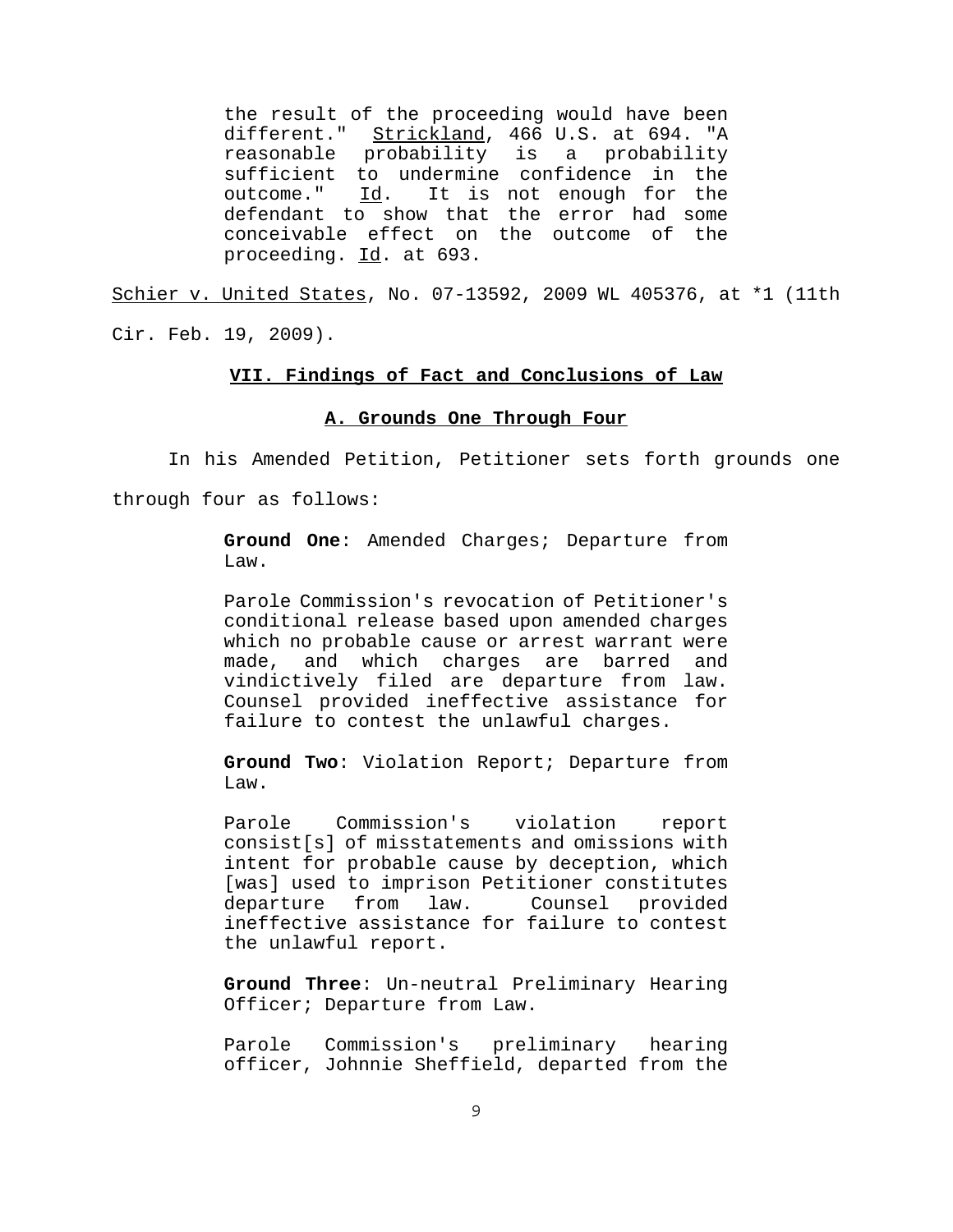requirements of law because he was not neutral where [sic] conducting [the] investigation, interviewed and subpoenaed witnesses, compiled evidence and filed charges against petitioner, then presided and rendered findings for revocation. Counsel provided ineffective assistance for failure to disqualify the unlawful administrative judge.

**Ground Four:** Unilateral Summary; Departure from Law.

Hearing Officer Johnnie Sheffield's failure to include petitioner's defensive responses in the summary of findings is departure from law.

Amended Petition at 6-10.

Petitioner raised these claims in his state petition for writ of habeas corpus and accompanying memorandum of law. Ex. A, Second Amended Petition for Writ of Habeas Corpus; Petitioner's Ex. BB, Second Amended Memorandum of Law. The trial court denied the petition on the merits with respect to these claims, stating in pertinent part:

> The Petitioner bases his claim on thirteen grounds. In the first four grounds, the Petitioner alleges that the Florida Parole Commission abused its discretion by departing from the essential requirements of law. The main assertion by the Petitioner is that the hearing officer's findings were based [o]n charges that were dismissed, and therefore, the Petitioner could not be arrested or have his conditional release revoked by the Florida Parole Commission. The Petitioner is incorrect in this assertion. The Petitioner was found in violation of his conditional release based on section 947.141 of the Florida Statutes. The Florida Parole Commission had reasonable grounds to arrest the Petitioner per FSA 947.141 (a), and the Florida Parole Commission made findings of fact per FSA 947.141(d) which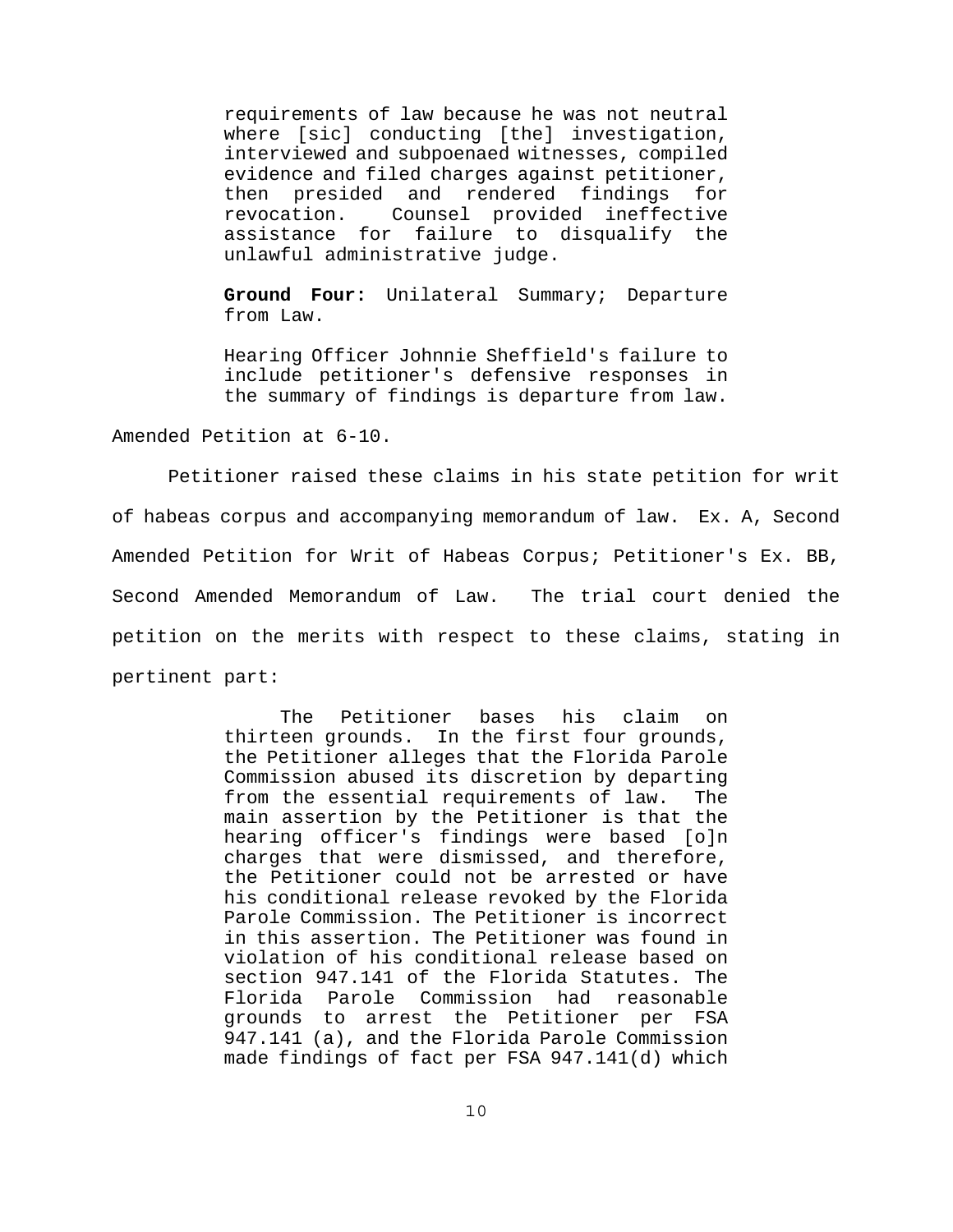found that the Petitioner was in violation. Upon the finding of fact by the Florida Parole Commission, the Petitioner's conditional release was revoked and the Petitioner was returned to the Florida Department of Corrections.

Ex. B, Order on "Second Amended Petition for Writ of Habeas Corpus."

Petitioner sought appellate review by filing a *pro se* Petition for Writ of Certiorari in the First District Court of Appeal. Ex. C. The Florida Parole Commission responded, contending that the Petitioner is not entitled to the extraordinary judicial relief of certiorari. Ex. D. On June 30, 2005, the appellate court per curiam denied the petition for certiorari on the merits. Spencer v. Florida Parole Com'n, 906 So.2d 1065 (Fla. 1st DCA 2005); Ex. E.

Accordingly, the claims were rejected on the merits by the state trial and appellate courts. Thus, the grounds should be addressed applying the deferential standard for federal court review of state court adjudications, as required by AEDPA. Upon a thorough review of the record and the applicable law, it is clear that Petitioner is not entitled to relief on the basis of these claims because the state courts' adjudications of the claims were not contrary to clearly established federal law, did not involve an unreasonable application of clearly established federal law, and were not based on an unreasonable determination of the facts in light of the evidence presented in the state court proceedings.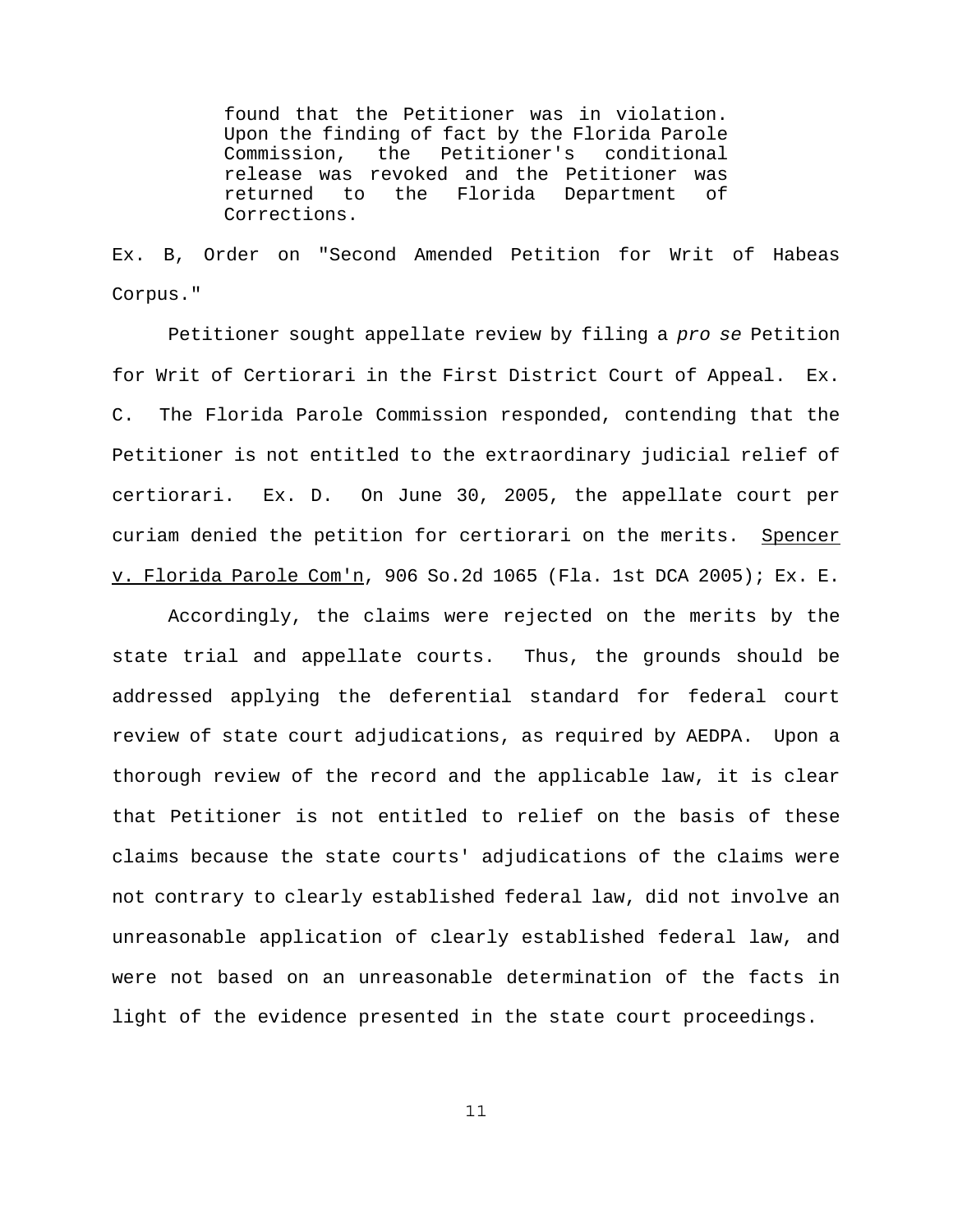#### **B. Ground Five**

In his Amended Petition, Petitioner sets forth ground five as follows:

> **Ground Five**: Administrative Findings on Criminal Charges; Departure from Law.

> Parole Commission's findings on criminal charges absent any constitutional or statutory authority, nor judiciary or state attorney involvement, constitutes departure from law. Counsel provided ineffective assistance by failure to contest the Parole Commission's unlawful criminal charges.

Amended Petition at 13.

Petitioner raised this claim in his state petition for writ of habeas corpus and accompanying memorandum of law. Ex. A; Petitioner's Ex. BB. With respect to this claim, the trial court denied the petition on the merits, stating in pertinent part:

> In Ground V, the Petitioner alleges that the Florida Parole Commission abused its discretion by failing to reject the Hearing Officer's findings where the findings were based on charges when the State of Florida declined to prosecute the Petitioner on the charges.[5] The Petitioner is also incorrect in this assertion. In order to be convicted at trial, a defendant must be found guilty beyond a reasonable doubt. In order to have conditional release revoked, there must be reasonable grounds to bring about a violation hearing, and the Florida Parole Commission

<sup>&</sup>lt;sup>5</sup> See Petitioner's Supp. Ex. D, Letter to Ms. Nancy Merriex from the Assistant State Attorney, dated December 5, 2002 (notifying Ms. Merriex that prosecution against Mr. Randy L. Spencer had been declined because "[t]here is insufficient evidence to prove these charges beyond a reasonable doubt"); Supp. Ex. G.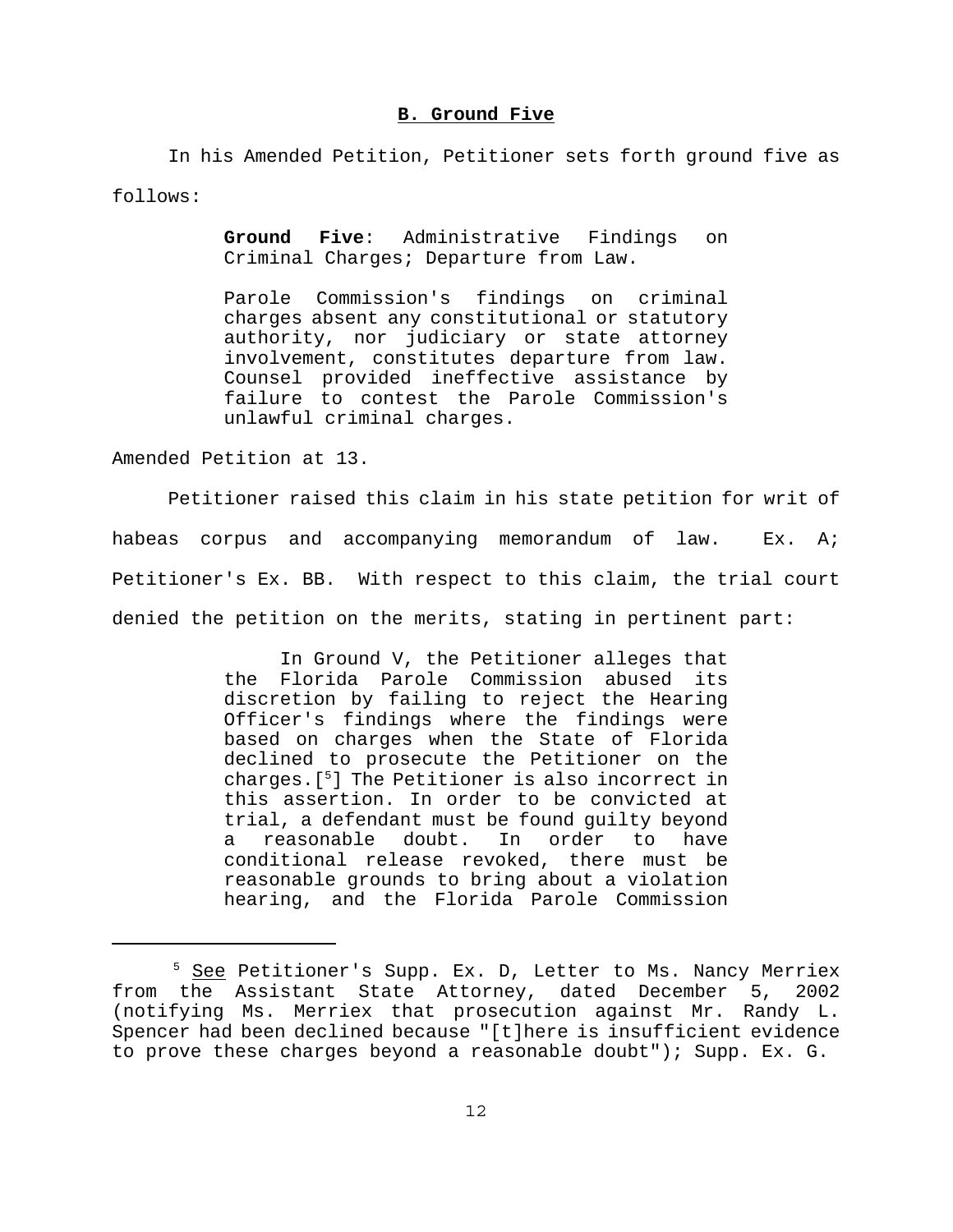must make a finding of fact that there was indeed a violation. In the instant case, the record shows that these requirements were met, and the revocation of the Petitioner's conditional release was within the discretion of the Florida Parole Commission.

Ex. B at 1-2. As previously noted, the appellate court per curiam denied the petition for certiorari on the merits.

Accordingly, the claim was rejected on the merits by the state trial and appellate courts. Thus, the ground should be addressed applying the deferential standard for federal court review of state court adjudications, as required by AEDPA. Upon a thorough review of the record and the applicable law, it is clear that Petitioner is not entitled to relief on the basis of this claim because the state courts' adjudications of the claim were not contrary to clearly established federal law, did not involve an unreasonable application of clearly established federal law, and were not based on an unreasonable determination of the facts in light of the evidence presented in the state court proceedings.

### **C. Ground Six**

In his Amended Petition, Petitioner sets forth ground six as follows:

> **Ground Six**: Common Law Violates Separation of Powers.

> Parole Commission's findings contrary to Legislature's delegated authority, and Parole Commission's attempt to define criminal behavior or declare what laws shall be, constitutes infringement of the separation of powers doctrine. Counsel provided ineffective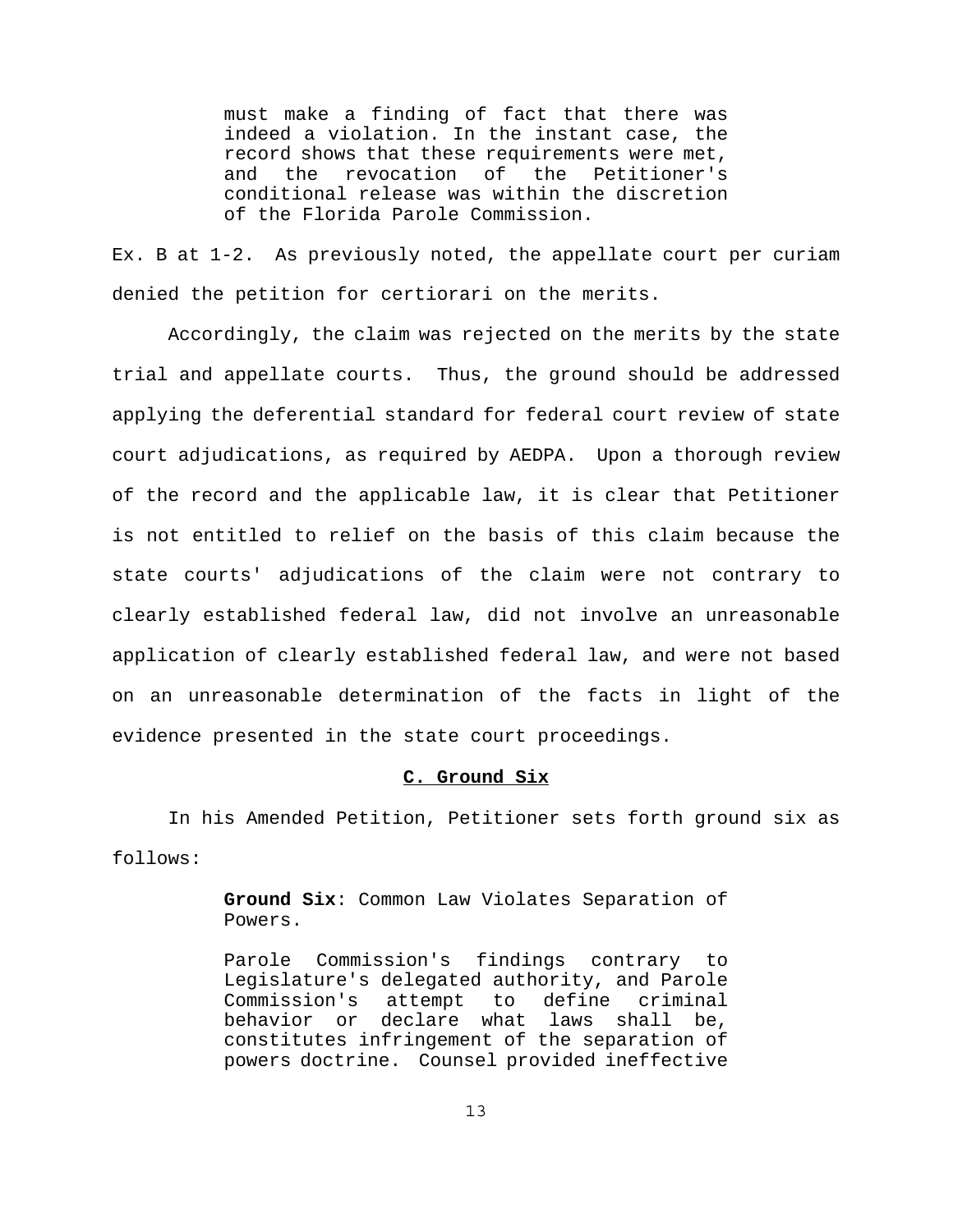assistance by failure to contest the common law allegations.

Amended Petition at 14.

Petitioner raised this claim in his state petition for writ of habeas corpus and accompanying memorandum of law. Ex. A; Petitioner's Ex. BB. With respect to this claim, the trial court denied the petition on the merits, stating in pertinent part:

> In Ground VI, the Petitioner alleges that the Florida Parole Commission abused its discretion by failing to reject the Hearing Officer's findings of facts based on the separation of powers. The Petitioner is incorrect in this assertion. The Florida Parole Commission is authorized by statute to oversee prisoners on conditional release. As part of that oversight, the Florida Parole Commission is authorized to revoke conditional release upon a finding of fact that a violation has occurred. The record shows that the Petitioner was found in violation of his conditional release, as required by FSA 947.141, and was properly returned to the Florida Department of Corrections.[6 ]

Ex. B at 2. As previously noted, the appellate court per curiam denied the petition for certiorari on the merits.

Accordingly, the claim was rejected on the merits by the state trial and appellate courts. Thus, the ground should be addressed applying the deferential standard for federal court review of state court adjudications, as required by AEDPA. Upon a thorough review of the record and the applicable law, it is clear that Petitioner

<sup>&</sup>lt;sup>6</sup> See Barber v. State, 988 So.2d 1170, 1179 (Fla. 4th DCA 2008) ("In revoking conditional release, the Parole Commission returns a defendant to serve the remainder of a sentence previously imposed by a judge; it does not impose a new sentence.").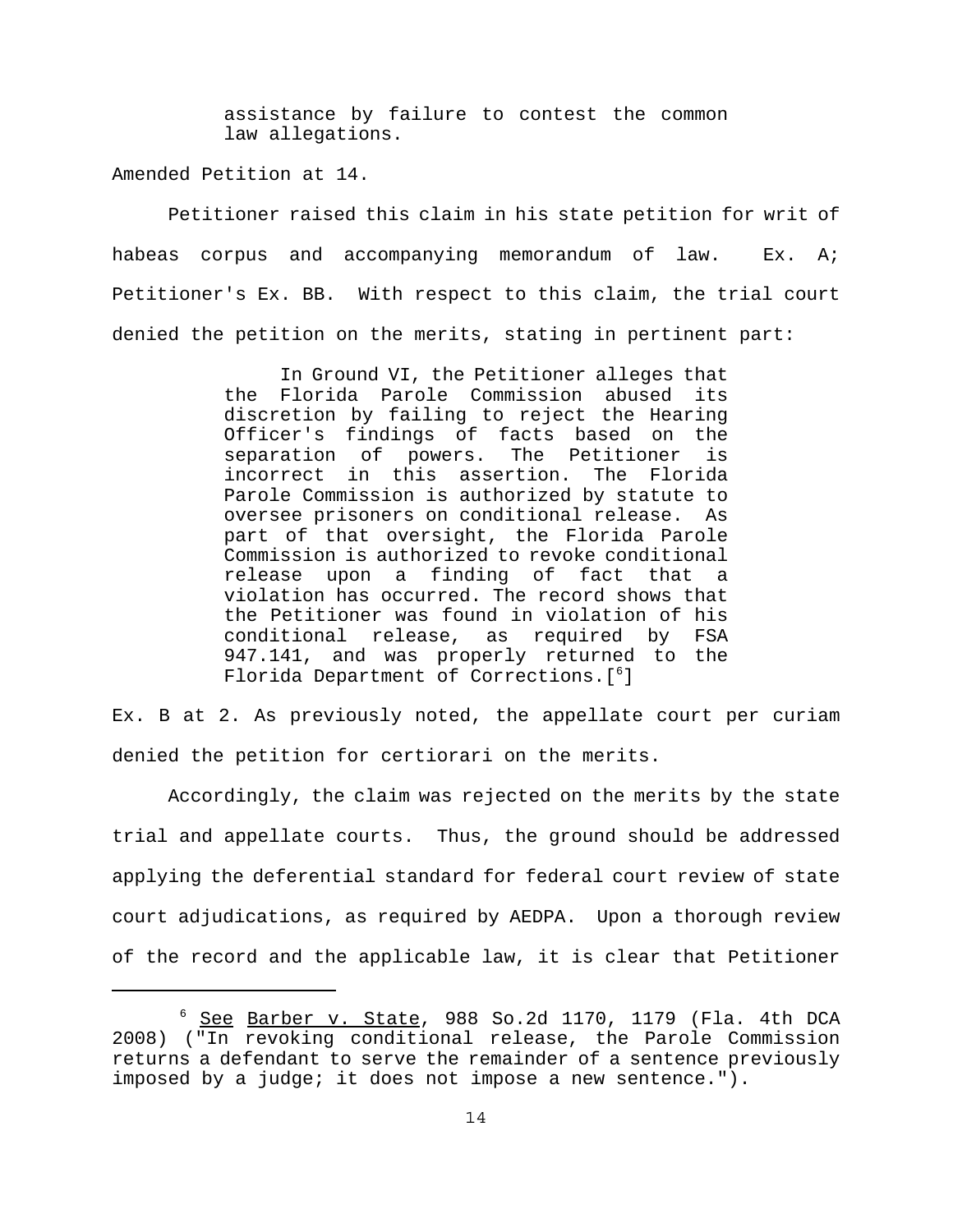is not entitled to relief on the basis of this claim because the state courts' adjudications of the claim were not contrary to clearly established federal law, did not involve an unreasonable application of clearly established federal law, and were not based on an unreasonable determination of the facts in light of the evidence presented in the state court proceedings.

## **D. Grounds Seven Through Eleven**

In his Amended Petition, Petitioner sets forth grounds seven

through eleven as follows:

**Ground Seven**: Findings on Criminal Behavior Not Based upon Competent Substantial Evidence; Departure of Law.

Parole Commission had no verified facts of competent substantial evidence that petitioner exhibited criminal behavior, and the findings and imprisonment constitutes departure from law. Counsel provided ineffective assistance for failure to represent petitioner in defense as required by law.

**Ground Eight**: Findings On Resisting Arrest Without Competent Substantial Evidence; Departure from Law.

Parole Commission had no verified facts of competent substantial evidence that petitioner resisted deputy Winston Warner where deputy offered admissions that he was not engaged in the lawful execution of a legal duty when he had no search or arrest warrant when [he] unlawfully seized petitioner at the verbal instruction of conditional release officer Steven Pace.

**Ground Nine:** Ex Post Facto Application of Curfew in Violation of Rule of Sequestration; Departure from Law.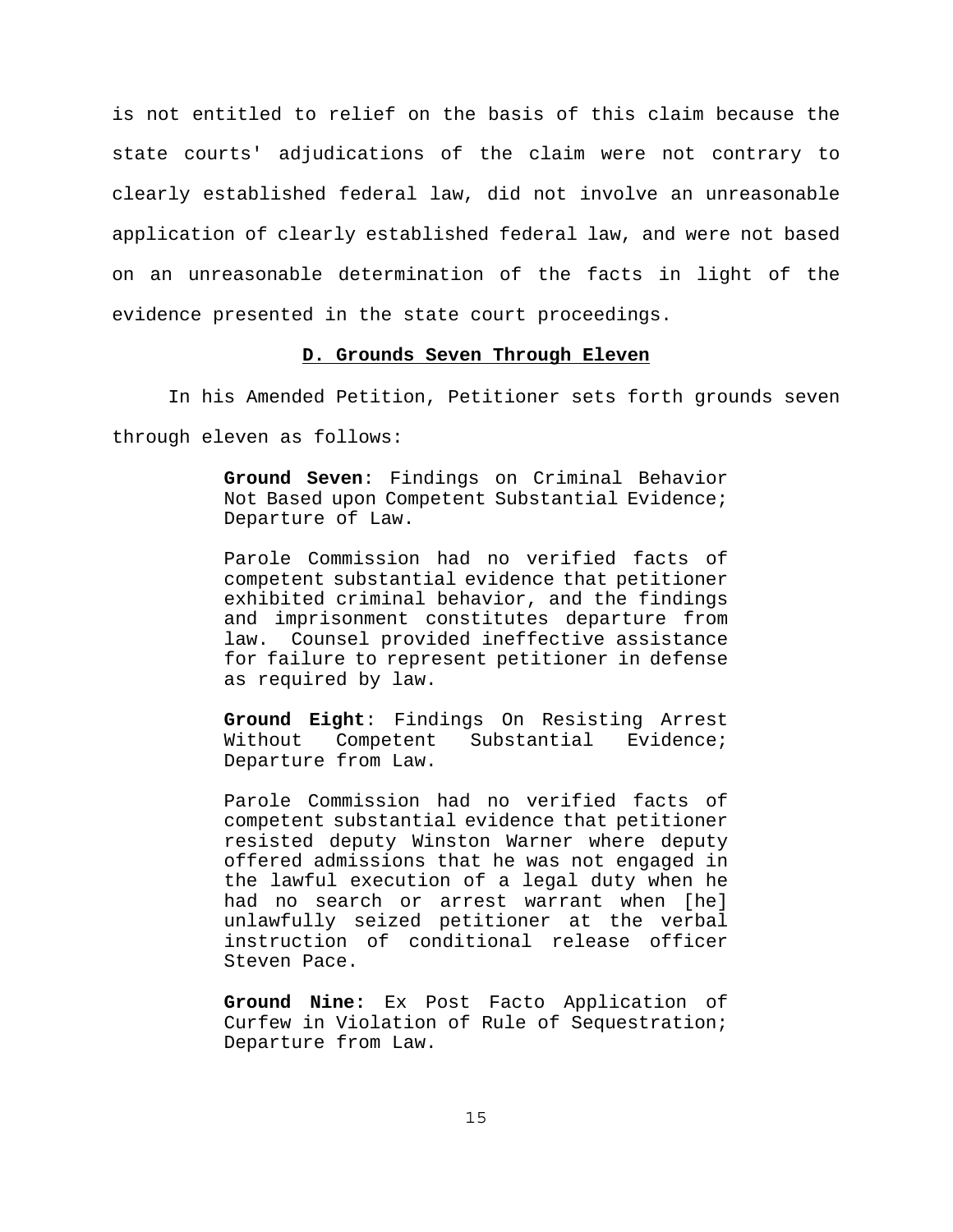Parole Commission's imprisonment of Petitioner for violating curfew is departure from law, where curfew law did not exist when Petitioner's offense occurred in 1991, but enacted in 1995, and the retroactive application of the harsher and severe curfew law violates [the] ex post facto clause. And the imprisonment based upon conditional release officer Thomas Musgrove's evidence, that Petitioner admitted violating curfew, did not exist but obtained in violation of the rule of sequestration during the preliminary hearing. Musgrove remained inside of the Hearing Room and after hearing the preceding testimony of Parole Commission's witness Nancy Merriex, in collusion Musgrove arbitrarily provided the false evidence that Petitioner had admitted violating curfew. Counsel provided ineffective assistance by failure to contest the unlawfully applied curfew law and by not invoking the sequestration rule.

**Ground Ten**: Unsubstantial Unauthorized Change of Residence; Departure from Law.

Parole Commission's imprisonment of Petitioner based upon conditional release officer Steven Pace's unsubtantial evidence, that Petitioner's mother informed Pace that Petitioner moved to sister's residence, constitutes departure from law. Pace provided a subsequent sworn statement that Petitioner resides with mother. Mother testified and denied informing Pace. Sister testified that Petitioner does not live with her and had not moved from mother's. Norton testified that Petition[er] had not moved and resides with mother. Allegation that Pace had been informed by mother that Petitioner moved to sister's was wholly unsubstantial. Counsel provided ineffective assistance for failure to obtain copies of evidence used against Petitioner to counter the unsubstantial charge.

**Ground Eleven**: Unsubstantial "First Tuesday" Law Violates Rule of Sequestration Upon Departure from Law.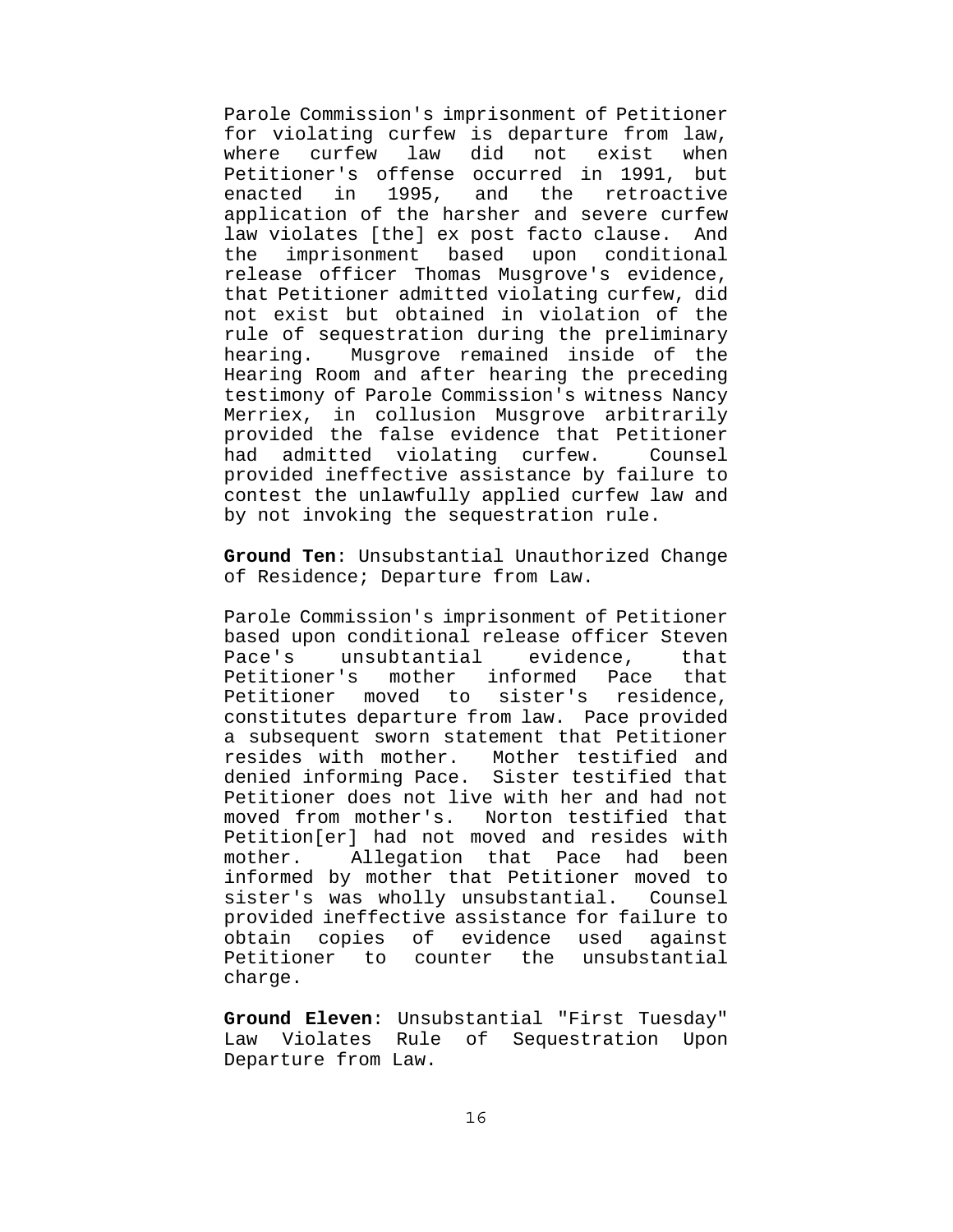Parole Commission's imprisonment of Petitioner based upon Officer Musgrove's unsubstantial evidence, that Petitioner was instructed to report first Tuesday each month, is departure from law. The so-called "first Tuesday" reporting law was never charged and did not exist until the preliminary hearing. Officers Musgrove and Pace remained together inside of the Hearing Room and heard each other's testimony, then in collusion arbitrarily colored their testimony to create the nonexistent "First Tuesday" law in violation of the rule of sequestration. Counsel provided ineffective assistance for failure to obtain copies of evidence used against Petitioner to contest the unlawful "first Tuesday" reporting and envoke [sic] the rule of sequestration.

Amended Petition at 16-23A.

Petitioner raised these claims in his state petition for writ of habeas corpus and accompanying memorandum of law (Ex. A; Petitioner's Ex. BB), and the trial court denied the petition on the merits, stating in pertinent part:

> In Grounds VII, VIII, IX, X, and XI, the Petitioner alleges that the Florida Parole Commission abused its discretion for failing to reject the Hearing Officer's findings which were not based on competent substantial evidence. The Petitioner is incorrect in his assertion. As noted in Ground V, a conviction at trial requires that a defendant be found guilty beyond a reasonable doubt; whereas, conditional release may be revoked, there must be a finding of fact that there was indeed a violation by the Florida Parole Commission. In the instant case, the record shows that these requirements were met, and the revocation of the Petitioner's conditional release was within the discretion of the Florida Parole Commission.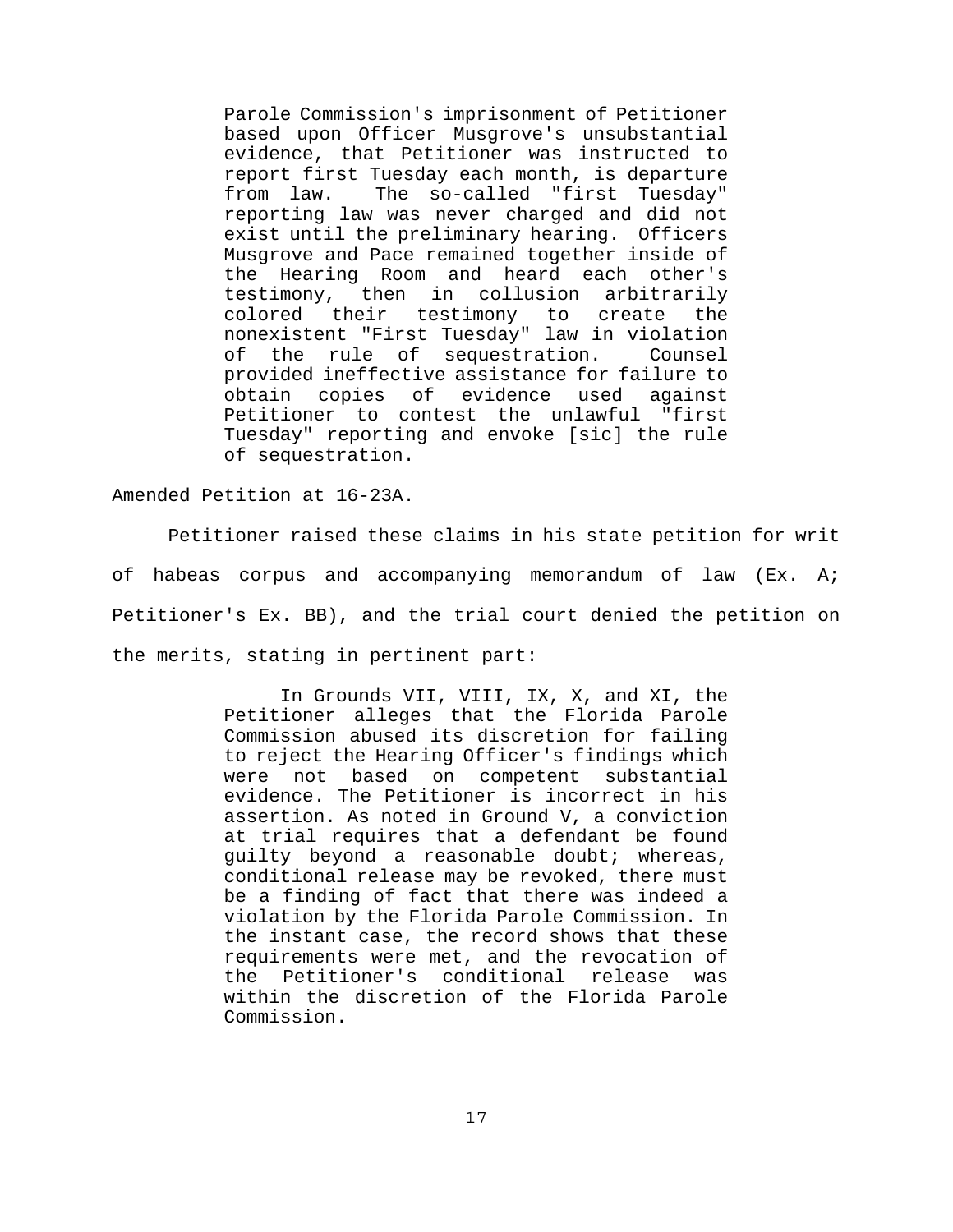Ex. B at 2. As previously noted, the appellate court per curiam denied the petition for certiorari on the merits.

Accordingly, the claims were rejected on the merits by the state trial and appellate courts. Thus, the grounds should be addressed applying the deferential standard for federal court review of state court adjudications, as required by AEDPA. Upon a thorough review of the record and the applicable law, it is clear that Petitioner is not entitled to relief on the basis of these claims because the state courts' adjudications of the claims were not contrary to clearly established federal law, did not involve an unreasonable application of clearly established federal law, and were not based on an unreasonable determination of the facts in light of the evidence presented in the state court proceedings.

### **E. Ground Twelve**

In his Amended Petition, Petitioner sets forth ground twelve as follows:

> **Ground Twelve**: "Failure to Follow Instruction" Violates Double Jeopardy.

> Parole Commission's imprisonment of Petitioner for failure to follow instruction to report on December 10, 2002, is in violation of double jeopardy. The law requires that Petitioner report between the 1st and 5th of each month, but there exist[s] no law to report the 10th. Petitioner was charged with failure to report and failure to follow instructions to report. It was discovered that Petitioner had reported by the 5th of December and the charge was dropped. However, Petitioner's liberty was again placed in jeopardy for failure to follow instructions to report. Petitioner could not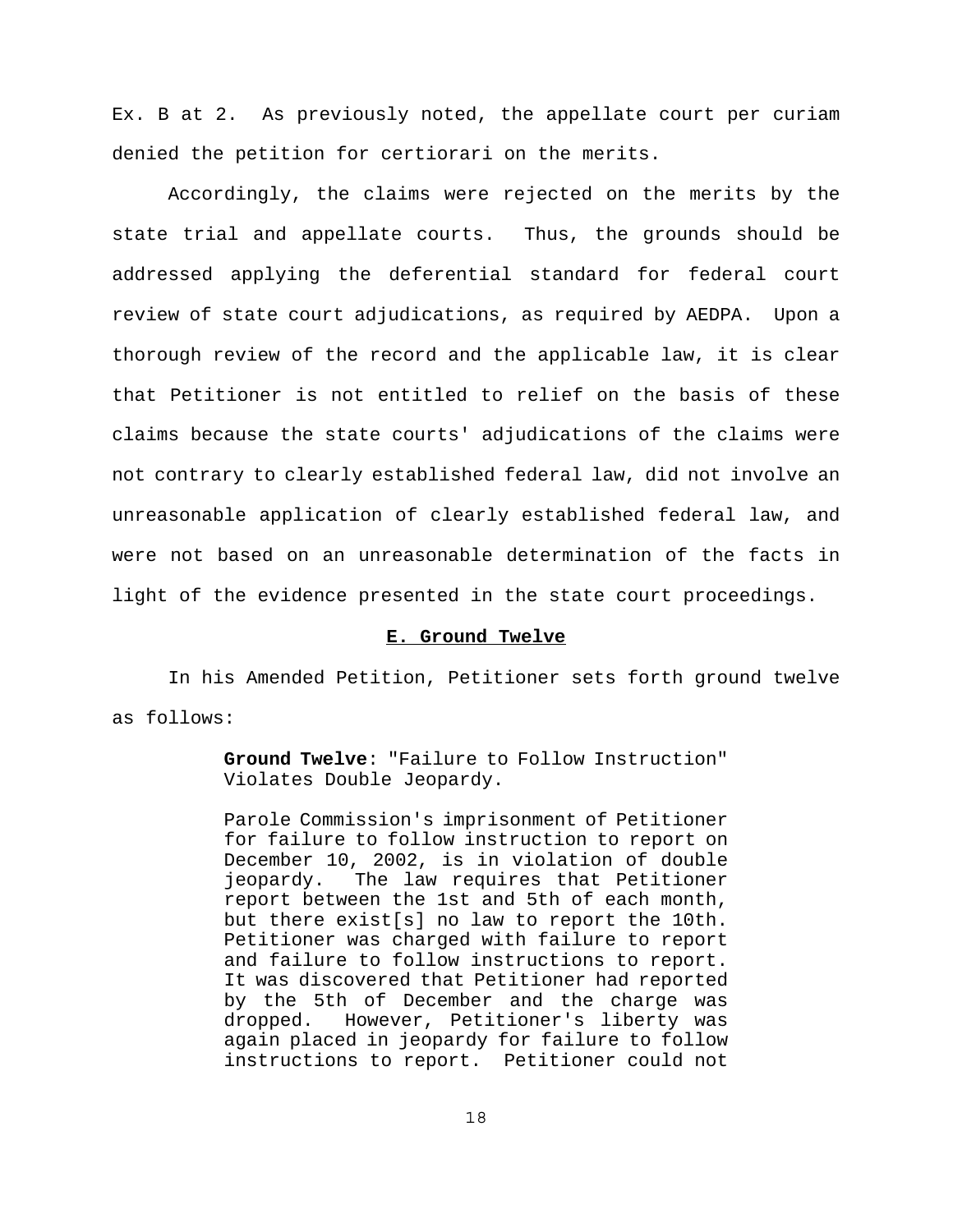have been placed in jeopardy twice for the same "not reporting" allegation. Counsel provided ineffective assistance for failure to obtain copies of the evidence used against Petitioner to prevent the unlawful double jeopardy.

Amended Petition at 24-24A.

Petitioner raised this claim in his state petition (Ex. A; Petitioner's Ex. BB), and trial court denied the petition on the merits, stating in pertinent part:

> In Ground XII, the Petitioner alleges that the Florida Parole Commission abused its discretion by finding that the Petitioner failed to follow instruction[s] to report [which] was a violation of double jeopardy. The Florida Parole Commission is given the task of reviewing each case on its merits and revoking conditional release if it is warranted per F.S.A. 947.141(4). In the instant case, the Petitioner was found in violation, and the Florida Parole Commission revoked the conditional release, and returned the releasee to prison to serve the sentence originally imposed. The Florida Parole Commission has acted within the scope of its authority, and no violation of double jeopardy was visited upon the Petitioner by the reimposing of the sentence for which he was first sent to the Florida Department of Corrections.

Ex. B at 2. As previously noted, the appellate court per curiam denied the petition for certiorari on the merits.

Accordingly, the claim was rejected on the merits by the state trial and appellate courts. Thus, the ground should be addressed applying the deferential standard for federal court review of state court adjudications, as required by AEDPA. Upon a thorough review of the record and the applicable law, it is clear that Petitioner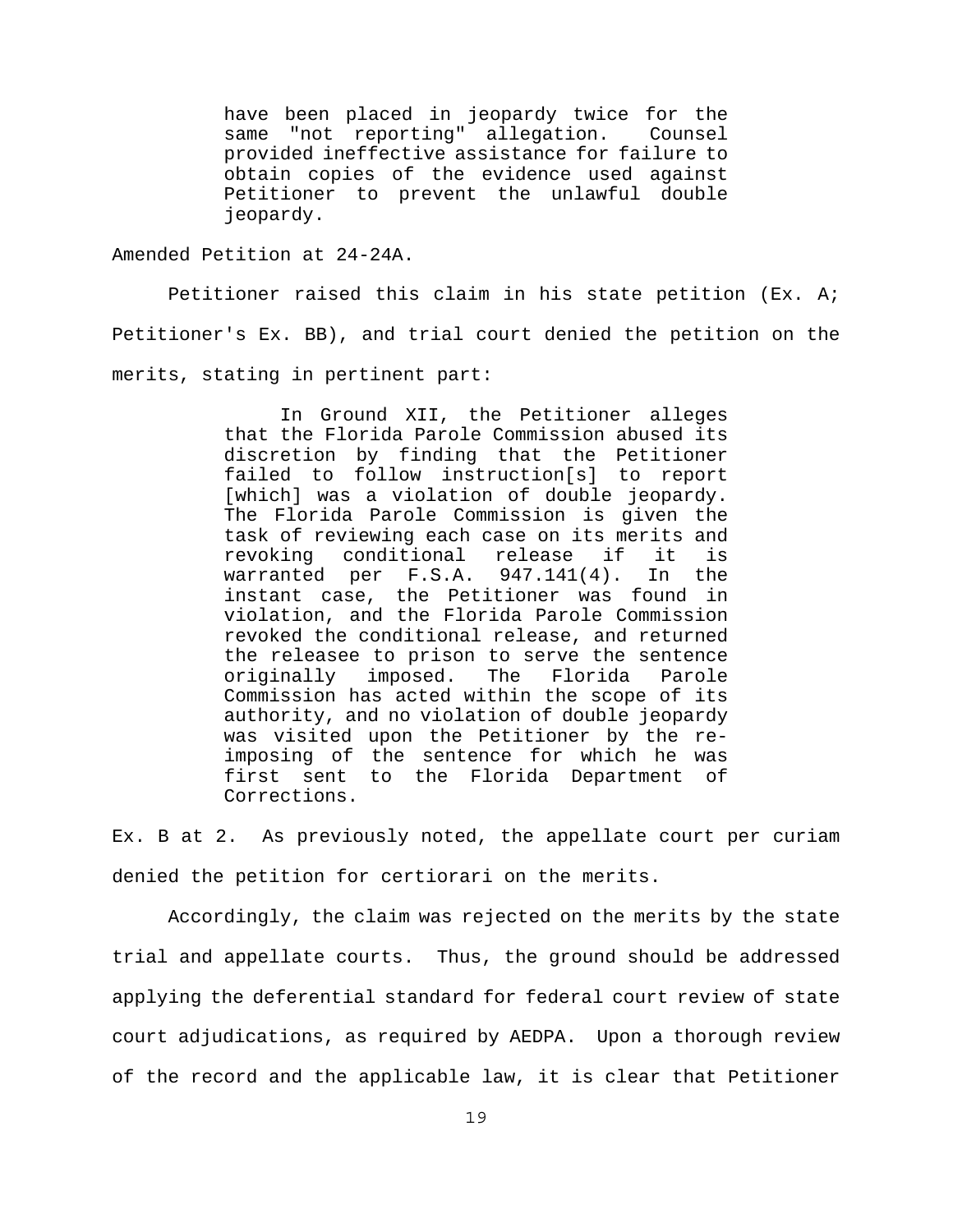is not entitled to relief on the basis of this claim because the state courts' adjudications of the claim were not contrary to clearly established federal law, did not involve an unreasonable application of clearly established federal law, and were not based on an unreasonable determination of the facts in light of the evidence presented in the state court proceedings.

## **F. Ground Thirteen**

In his Amended Petition, Petitioner sets forth ground thirteen as follows:

> **Ground Thirteen:** Imprisonment and Deprivation of Gain Time before Revocation; Departure from Law.

> Parole Commission imprisoned Petitioner on February 27, 2003, before revoking conditional release, resulting in deprivation of 48 gain time credits while awaiting transfer to a permanent institution in August 2003, which constitutes departure from law.

Amended Petition at 27. Petitioner raised this claim in his state petition (Ex. A; Petitioner's Ex. BB), and trial court denied the petition on the merits, stating in pertinent part:

> In Ground XIII, the Petitioner alleges that the Florida Parole Commission abused its discretion in that the Petitioner was deprived of credit for time served and gain time. The record shows that the Petitioner's gain time was forfeited upon his conditional release revocation. This issue has previously been addressed by the courts. In Duncan v. Moore, 754 So.2d 708 (Fla. 2000), the Supreme Court of Florida found that the retention of gain time credits was dependant [sic] not only on satisfactory behavior while in prison, but also on satisfactory behavior while under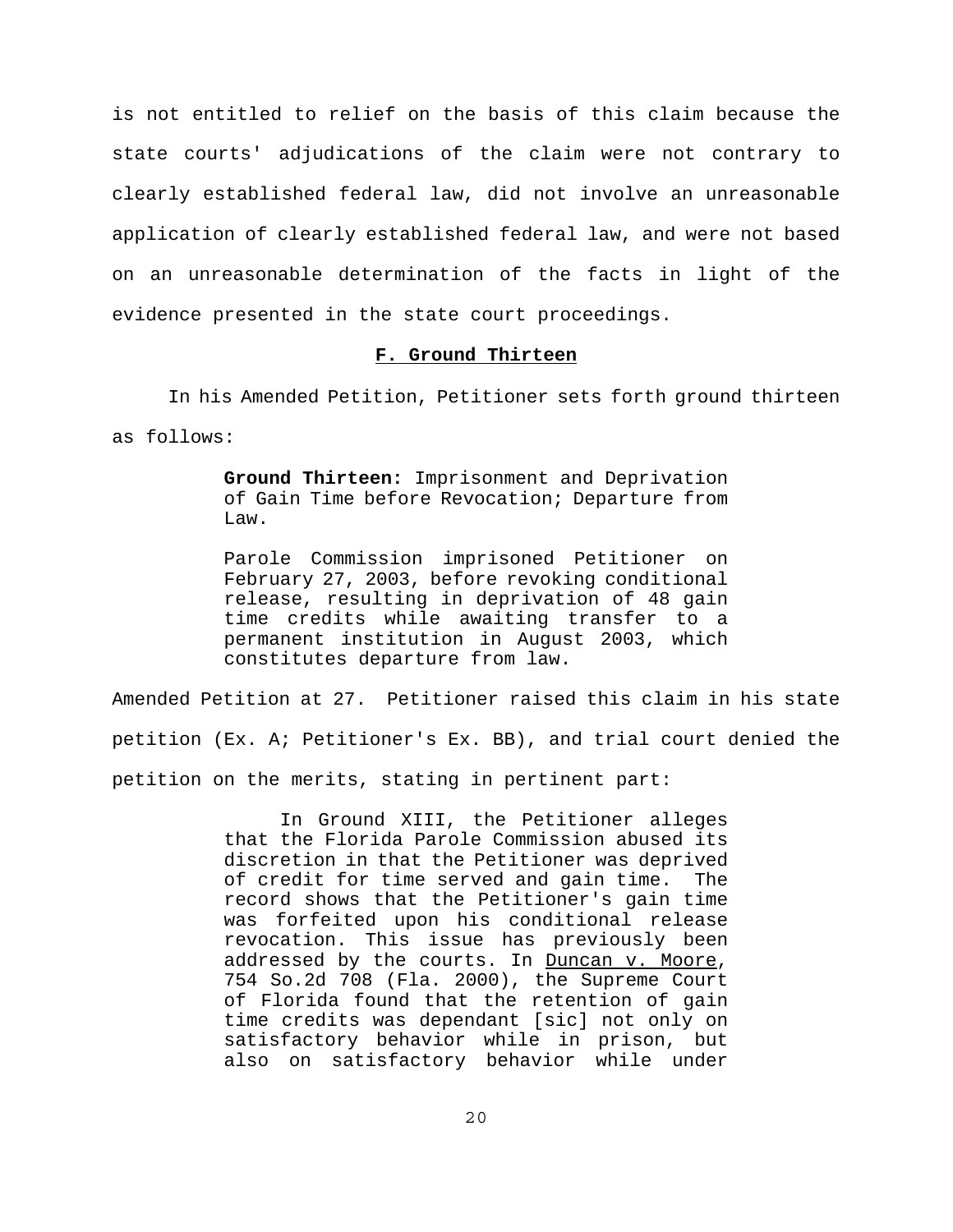conditional release supervision. As the Petitioner was found in violation of his conditional release supervision, his gain time was properly forfeited.

Ex. B at 2-3. As previously noted, the appellate court per curiam denied the petition for certiorari on the merits.

Accordingly, the claim was rejected on the merits by the state trial and appellate courts. Thus, the ground should be addressed applying the deferential standard for federal court review of state court adjudications, as required by AEDPA. Upon a thorough review of the record and the applicable law, it is clear that Petitioner is not entitled to relief on the basis of this claim because the state courts' adjudications of the claim were not contrary to clearly established federal law, did not involve an unreasonable application of clearly established federal law, and were not based on an unreasonable determination of the facts in light of the evidence presented in the state court proceedings.

# **VIII. Conclusion**

After carefully reviewing the multiple violations of the terms of the conditional release, the summary of the February 19, 2003, violation hearing, the findings and the evidence relied upon, the recommendation of the parole examiner and the Commission's April 23, 2003, Revocation of Conditional Release Order, this Court concludes that Petitioner's federal constitutional rights were not violated. See Rainey v. Florida Parole Comm'n, No. 08-20713-CIV, 2009 WL 195945 (S.D. Fla. Jan 23, 2009) ("This Court will not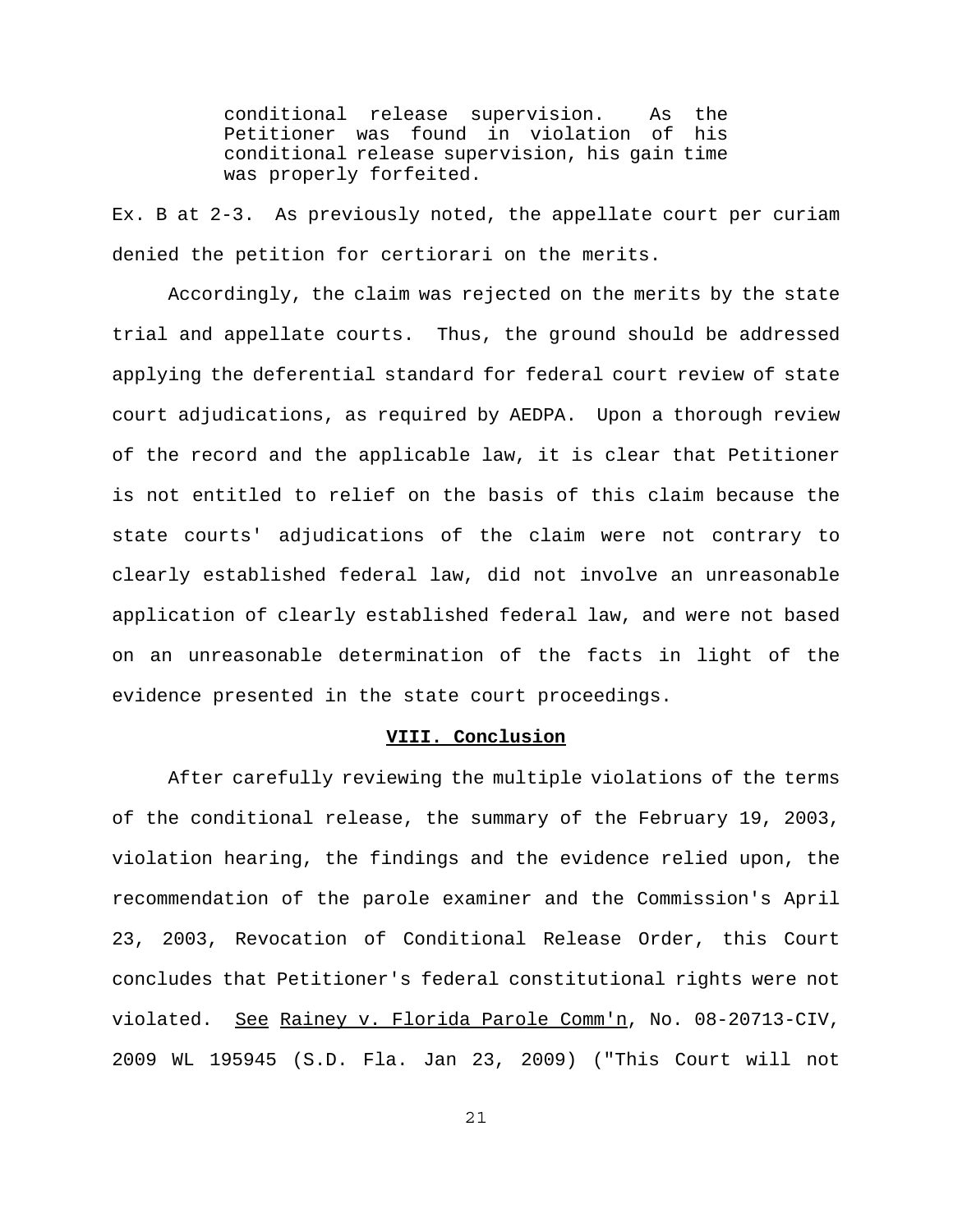disturb the findings made at the revocation hearing if such are supported by competent, substantial evidence.") (citing Tedder v. Fla. Parole Comm'n, 842 So.2d 1022, 1025 (Fla. 1st DCA 2003) ("It is the hearing officer's function to consider all the evidence presented, resolve conflicts, judge credibility of witnesses, draw permissible inferences from the evidence, and reach ultimate findings of fact based on competent, substantial evidence.")). Petitioner Spencer was afforded due process of law. A final hearing was conducted where he presented and elicited evidence and testimony with the assistance of counsel. As required by Morrissey v. Brewer, 408 U.S. 471, 488 (1972), Petitioner was given an opportunity to be heard at the hearing and to show either that he did not violate the conditions, or if he did, that circumstances in mitigation suggest that the violations do not warrant revocation. Further, Petitioner's ineffectiveness claims are without merit.

Any claims not specifically addressed are found to be without merit. Thus, for all of the above-stated reasons, the Amended Petition will be denied and this case will be dismissed with prejudice.

## Therefore, it is now

## **ORDERED AND ADJUDGED:**

1. Petitioner's Motion to Strike Respondent's Amended Response or, in the Alternative, Motion for Evidentiary Hearing (Doc. #26) is **DENIED.**